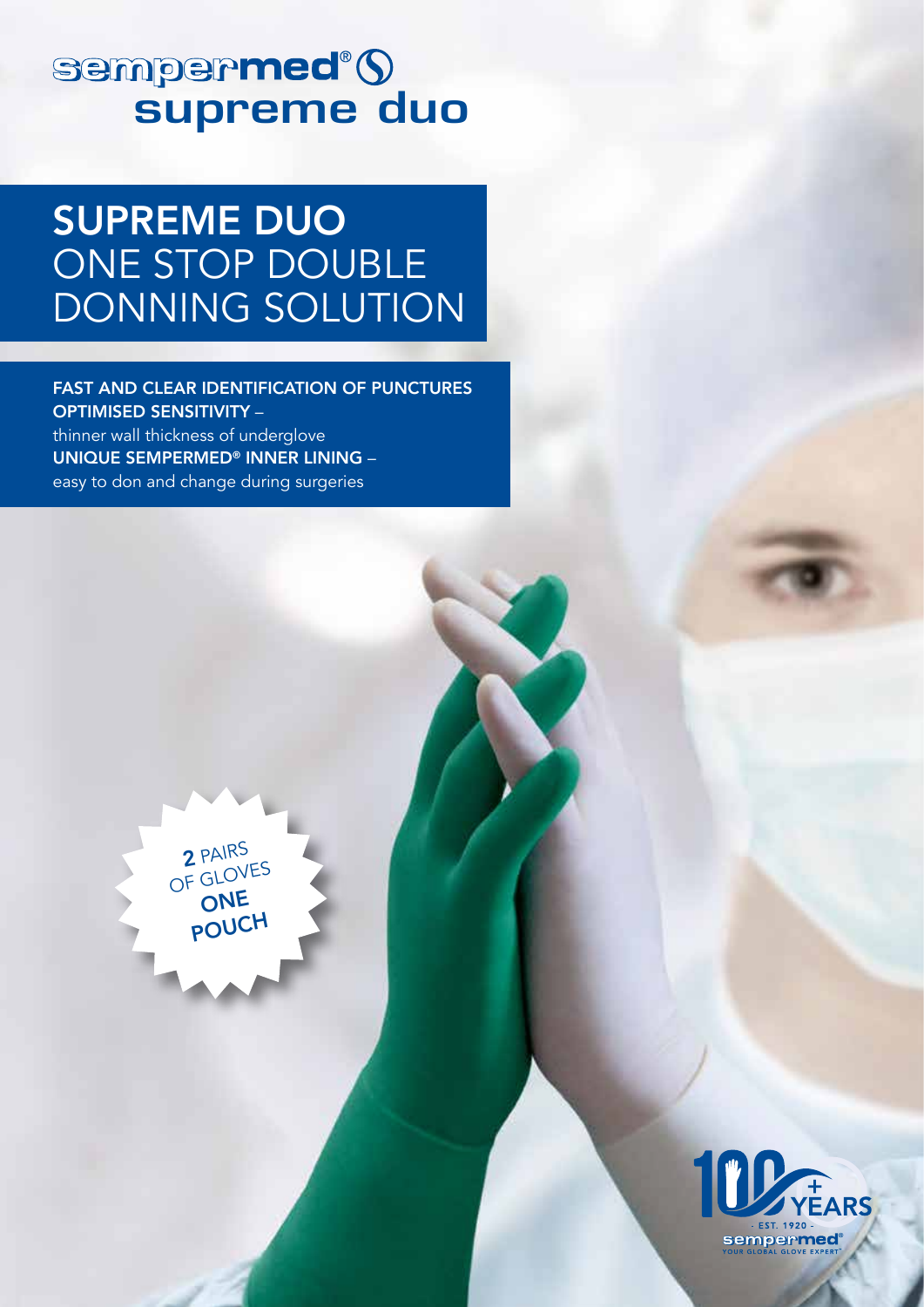#### SEMPERMED® SUPREME DUO

## ONE STOP DOUBLE DONNING SOLUTION

This complete double donning solution comes double-packed with one pair of Sempermed<sup>®</sup> Supreme and one pair of Sempermed<sup>®</sup> Supreme green. The perfect Supreme couple for enhanced safety and fast and clear detection of perforations during surgeries.







#### EASY TO DON



#### OPTIMAL COMFORT



#### FAST AND CLEAR IDENTIFICATION OF PUNCTURES

The design and thickness of both gloves facilitate easy and comfortable double donning. The green colour of the underglove clearly indicates any fluid penetrating in between the two layers.

#### OPTIMISED SENSITIVITY

The reduced wall thickness of the Sempermed® Supreme green underglove perfectly balances sensitivity and surgical finesse with supreme safety.

#### SUPREME DONNING

The unique Sempermed® inner lining of both Sempermed® Supreme gloves makes them easy to don and change during surgeries.

#### COMFORT & FIT

Utilising ergonomically designed formers that provide hand specific fit for both Sempermed® Supreme gloves reduces hand fatigue and stress. For more comfort and better fit even during longer surgeries.



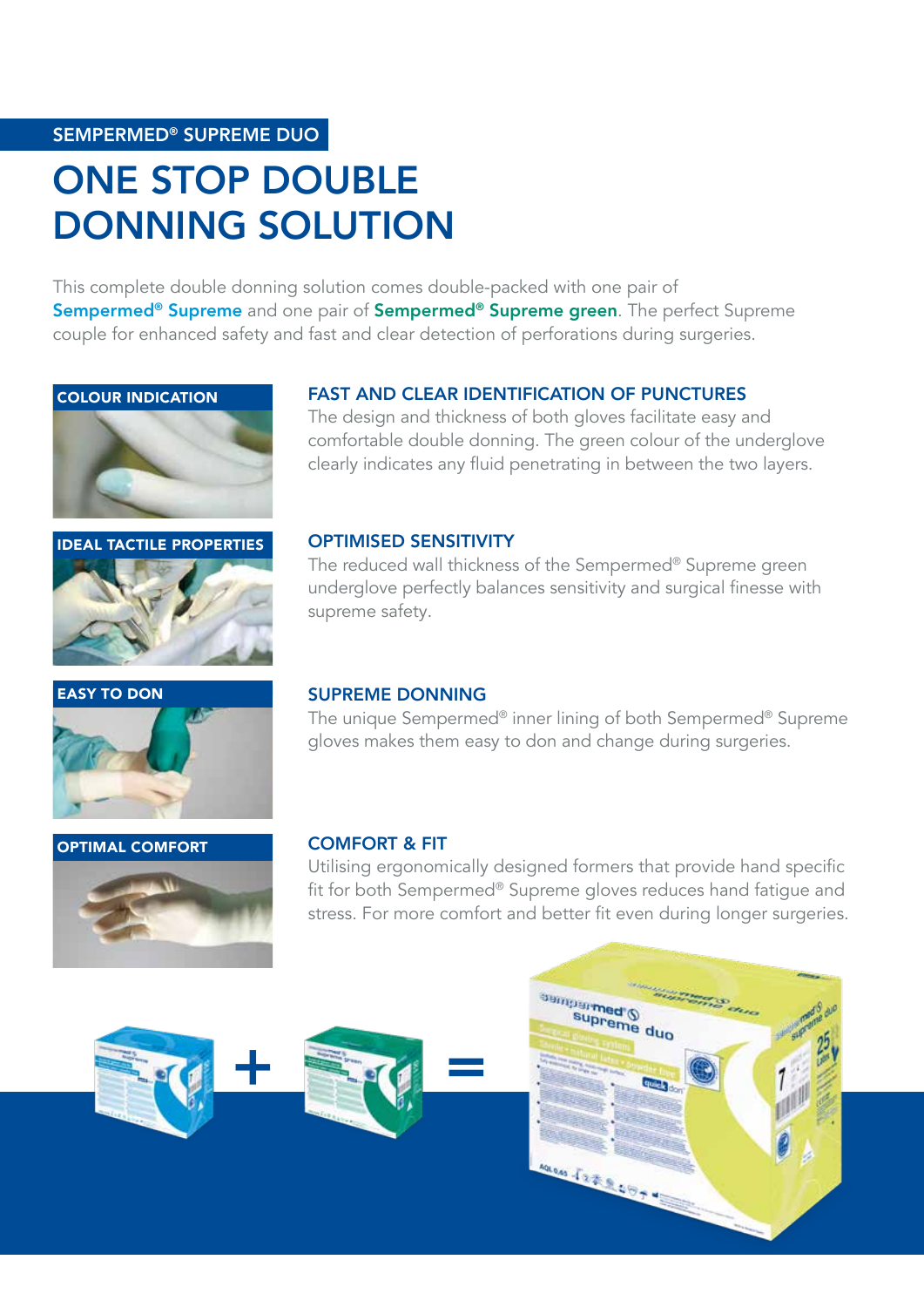### **PUNCTURE** INDICATION

Double donning during surgical procedures provides an additional level of protection against blood-borne infections and reduces the risk of glove perforation.<sup>[1, 3]</sup>

When fluid penetrates in between the two layers, the green colour of the underglove helps to visualise the perforation. The gloves can then quickly be changed.





### DOUBLE DONNING REDUCES RISKS!

Wearing two surgical gloves significantly reduces infection risks to operating room personnel [1, 2, 3, 4, 5, 6]

> 83% of glove perforations go unnoticed<sup>[1]</sup>



## Key benefits

- $\checkmark$  Fast and clear identification of punctures
- $\checkmark$  Optimised sensitivity thinner wall thickness of underglove
- $\checkmark$  Unique Sempermed® inner lining – easy to don and change during surgeries

[1] Thomas S, Agarwal M, Mehta G. (2001), Intraoperative glove, Postgrad Med J (2001);77:458-460. [2] Giuo, et.al (2012) Is double-gloving really protective? American Journal of Surgery, August 2012, Vol 204(2):210-215.⊠ Yinusa W, Li YH, Chow W, et al. (2004) Glove punctures in orthopaedic surgery. Int Orthop 2004;28(1):36-39. ® Laine T, Aarnio P. (2001) How often does glove perforation occur<br>in surgery? Am J Surg 2001

# sempermed®9